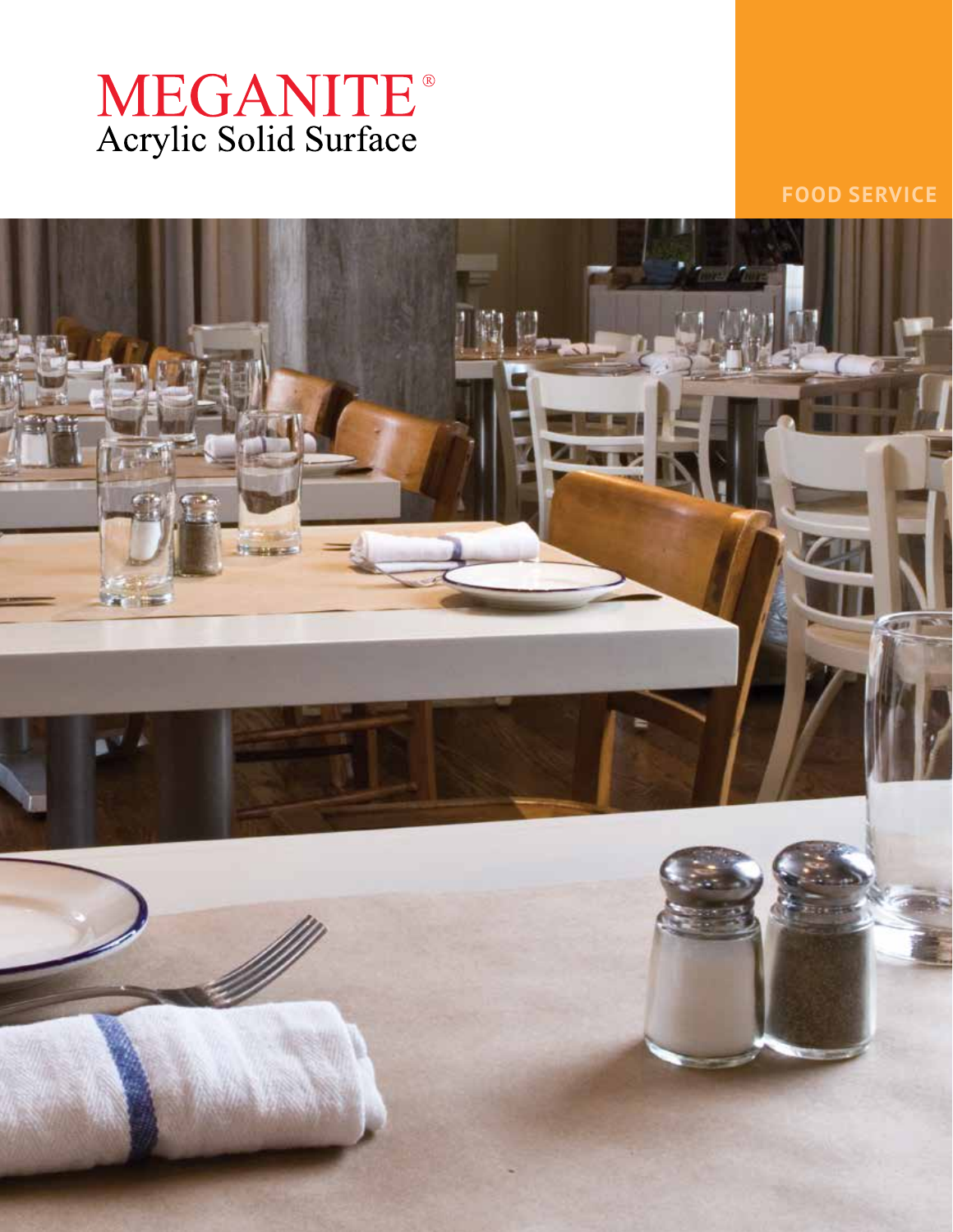

Food preparation and sanitation are important factors considered by food service owners, vendors and today's discerning consumers. What are we eating, where is it coming from, how was it prepared? These are important questions being asked by consumers who want to be confident their food is being prepared and served under the highest standards and sanitary conditions.

MEGANITE meets the challenges of today's food service industry by offering a sanitary, durable, renewable and affordable product solution that stands the test of time.

## MEGANITE. A Solid Partner.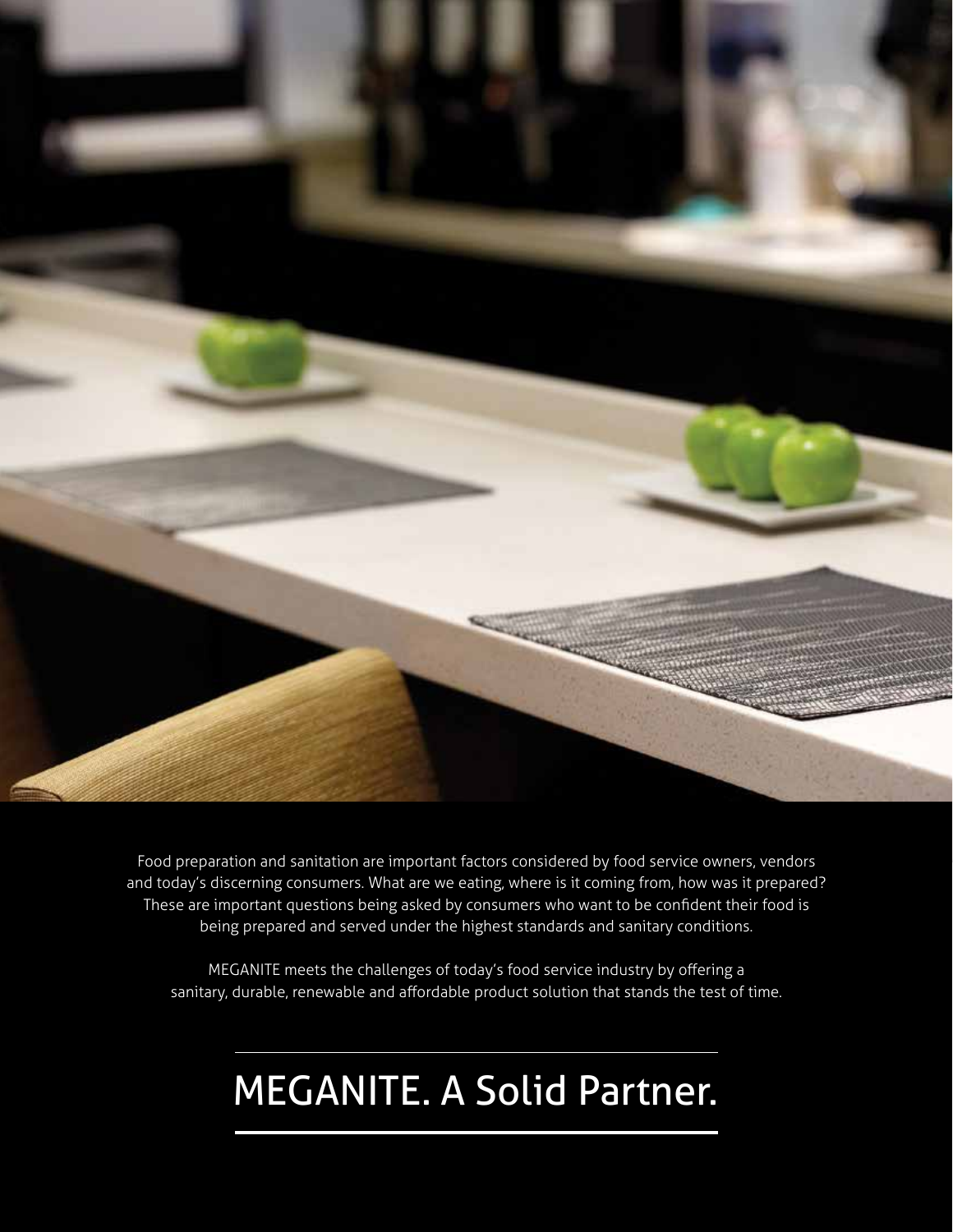## Why MEGANITE® for your food service establishment?

**There are many reasons to choose Meganite beyond our high quality and affordable price.** 



## Consider these benefits:

- GREENGUARD and GREENGUARD Gold Certification for Indoor Air Quality
- Class 1/A (USA) & B, s1,d0 (Europe) Fire Rating
- NSF/ANSI Standard 51 Certified for food contact
- 70 Standard Colors and new Trends Collection (Colors are never retired)
- Recycled Series: 18 Popular Colors Certified by SCS Global Services
- Custom sizes help to maximize resources and reduce costs
- Endless design possibilities easily achieve design continuity
- Low-maintenance solution for high traffic areas
- Hygienic surface and UV stable
- Mold and mildew resistant, doesn't promote bacterial growth
- Stain, fade and chemical resistant
- Ability to address and fix wall defects and damage
- ¼" sheet stock for wall cladding (no grout issues)
- Durable, cost effective and easy to maintain
- Not absorptive, non-porous surface and bonded seams
- Thermoforming and customization capabilities
- Experienced and dedicated distribution network
- Colors are never retired Facilities Departments and Franchisees can easily retrofit and have access to a continuous supply
- Custom Franchise & Corporate Colors available nationwide

#### What are the best applications for MEGANITE?

Meganite is an ideal surface solution for restaurants, cafeterias, bars/taverns, coffee shops, delis and other food service industry establishments.

### Application areas include:

Table and Bar Tops

| <b>Serving Counters</b>                 |
|-----------------------------------------|
| <b>Beverage Stations</b>                |
| Transaction and Reception Counters      |
| <b>Food Preparation Areas</b>           |
| Wall Cladding                           |
| <b>Waste Receptacles</b>                |
| Rest Rooms (Vanity Tops and Partitions) |
| Display Cabinets                        |
| Refrigerated Cases                      |
| Handrails, Window Frames and Baseboards |
| Signage                                 |
|                                         |